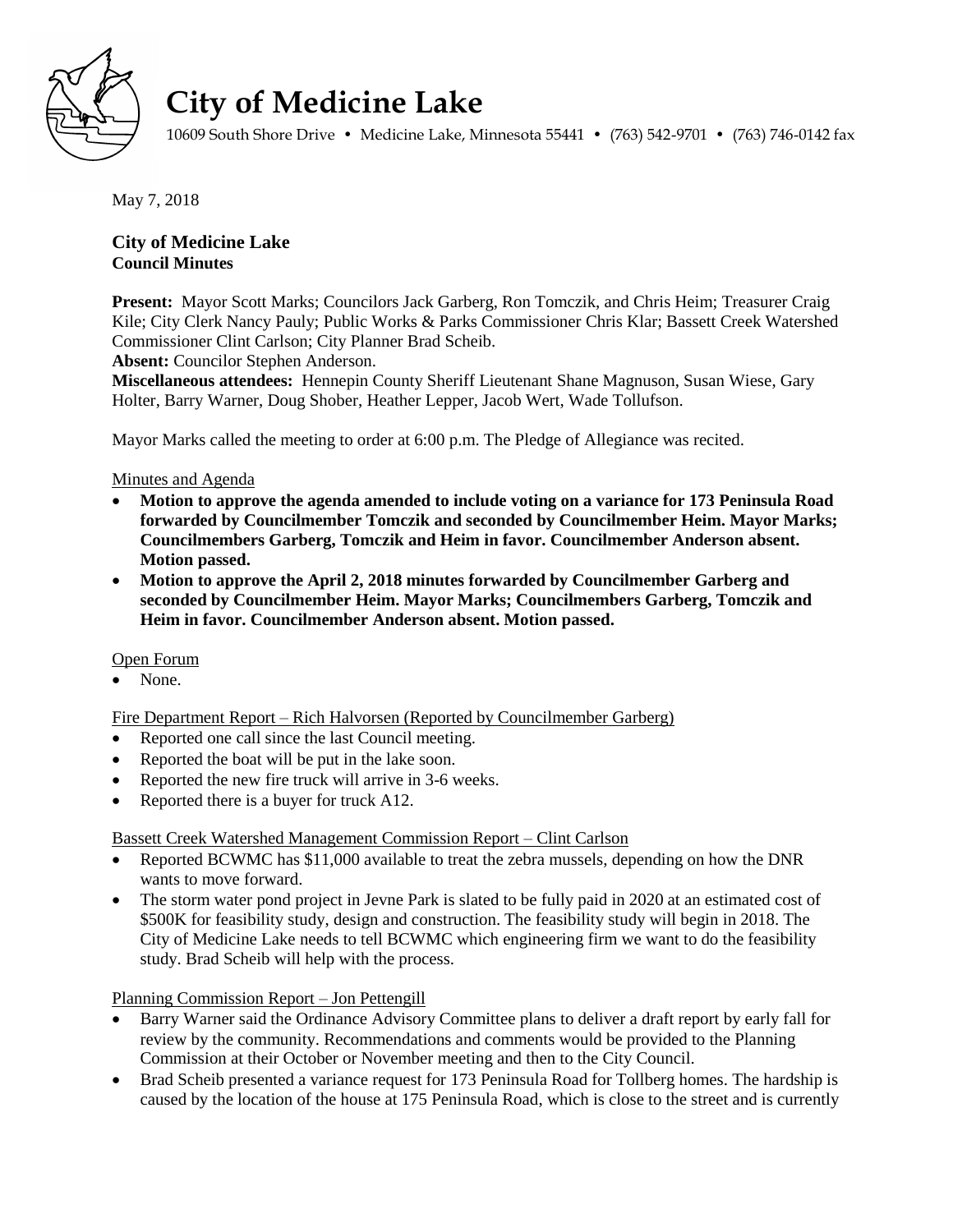non-conforming. Doug Shoberg (171 Peninsula Road) requested that the proposed house at 173 Peninsula Road be moved 2 feet closer to the street so that if he ever built an attached garage the garages would be more in line. Also, he said his second floor addition had to take in account the line of site. The homeowner at 175 Peninsula Road would like the proposed house at 173 Peninsula be closer to the lake. Mayor Marks and Councilmember Garberg said the proposal is a good compromise.

 **Motion to approve resolution 18-1 a RESOLUTION APPROVING A VARIANCE FROM SECTION 3100.5 OF THE ZONING CODE TO ALLOW CONSTRUCTION OF NEW HOME WITHIN THE STREET YARD SETBACK AND LAKE SIDE SETBACK AT 173 PENINSULA ROAD forwarded by Councilmember Garberg and seconded by Mayor Marks. Mayor Marks; Councilmembers Garberg, Tomczik and Heim in favor. Councilmember Anderson absent. Motion passed.**

## Public Works Report – Chris Klar

Reported J.C. Dillion should be back in town today to continue the sewer work.

#### Parks Report – Chris Klar

- Reported all parks are open.
- Reported a portion of the trail has collapsed. Cause is muskrats.
- Reported he will create more parking in the park by the volleyball court.

## Treasurer's Report – Craig Kile

- Receipts in reporting period:  $(\$3,652)$
- Receipts year to date: \$40,500
- Disbursements in reporting period: \$100,807
- Disbursements year to date: \$165,362
- **Motion to approve the summary spending, receipts and cash balances through May 6, 2018 forwarded by Councilmember Garberg and seconded by Councilmember Heim. Mayor Marks; Councilmembers Garberg, Tomczik and Heim in favor. Councilmember Anderson absent. Motion passed.**

#### Officer Reports:

#### Councilmember Garberg

• Reported the roads are taking a tremendous amount of stress. He plans to request Minnesota Roadways fill the potholes and later mill and fill.

#### Councilmember Tomczik

• Requested Craig Kile submit the building survey to Met Council.

#### Councilmember Heim

• Reported J.C. Dillion arrived today to continue the sewer work. They will be done by July  $3<sup>rd</sup>$ .

## Councilmember Anderson

• No report.

#### Mayor Marks

- Reported he was on a panel for AMLAC last Wednesday.
- Reported he filled out a City of Excellence Award for the sewer project.
- Thanked Chris Klar and Barry Warner and Mozie Warner for sign improvements.